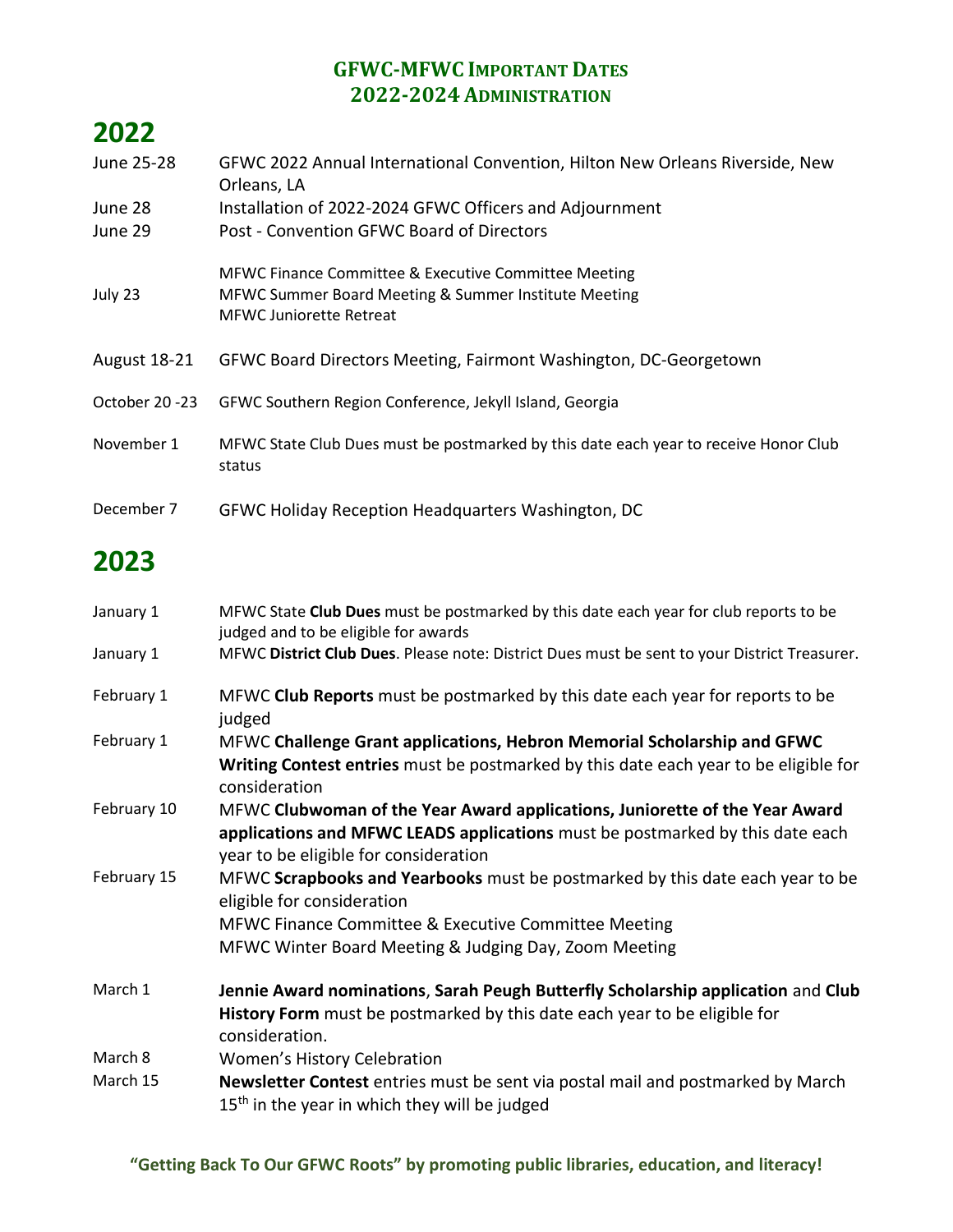#### **GFWC-MFWC IMPORTANT DATES 2020-2022 ADMINISTRATION**

| 2023                                              |                                                                                                                                                                                                                                                                   |
|---------------------------------------------------|-------------------------------------------------------------------------------------------------------------------------------------------------------------------------------------------------------------------------------------------------------------------|
| March 15                                          | Website Contest entries must be made via email and submitted by 11:59 p.m. on<br>March 15 <sup>th</sup> in the year in which website entries will be judged<br>Northern District Convention<br>Southern District Convention<br><b>Central District Convention</b> |
| April 9<br>April 20-22<br>April 23-29<br>April 24 | Easter<br><b>MFWC Annual State Convention</b><br><b>GFWC Volunteers in Action Week</b><br><b>General Federation Day</b>                                                                                                                                           |
| June 10-12                                        | GFWC 2023 Annual International Convention, Louisville Marriot Downtown,<br>Louisville, Kentucky                                                                                                                                                                   |
|                                                   | MFWC Finance Committee & Executive Committee Meeting<br>MFWC Summer Board Meeting & Summer Institute Meeting<br><b>MFWC Juniorette Retreat</b>                                                                                                                    |
|                                                   | October 26-29 GFWC Southern Region Conference Mississippi<br>October 22-28 Advocates for Children's Week                                                                                                                                                          |
| November 1                                        | MFWC State Club Dues must be postmarked by this date each year to receive Honor Club<br>status                                                                                                                                                                    |
| December 6                                        | <b>GFWC Holiday Reception</b>                                                                                                                                                                                                                                     |
| 2024                                              |                                                                                                                                                                                                                                                                   |
| January 1                                         | MFWC State Club Dues must be postmarked by this date each year for club reports to be<br>judged and to be eligible for awards                                                                                                                                     |
| January 1                                         | MFWC District Club Dues. Please note: District Dues must be sent to your District Treasurer.                                                                                                                                                                      |
| February 1                                        | MFWC Club Reports must be postmarked by this date each year for reports to be<br>judged                                                                                                                                                                           |
| February 1                                        | MFWC Challenge Grant applications, Hebron Memorial Scholarship and Writing<br>Contest entries must be postmarked by this date each year to be eligible for                                                                                                        |

- consideration
- February 10 MFWC **Clubwoman of the Year Award applications, Juniorette of the Year Award applications and MFWC LEADS applications** must be postmarked by this date each year to be eligible for consideration

Finance Committee & Executive Committee Meeting

February 15 MFWC **Scrapbooks and Yearbooks** must be postmarked by this date each year to be eligible for consideration Winter Board Meeting & Judging Day